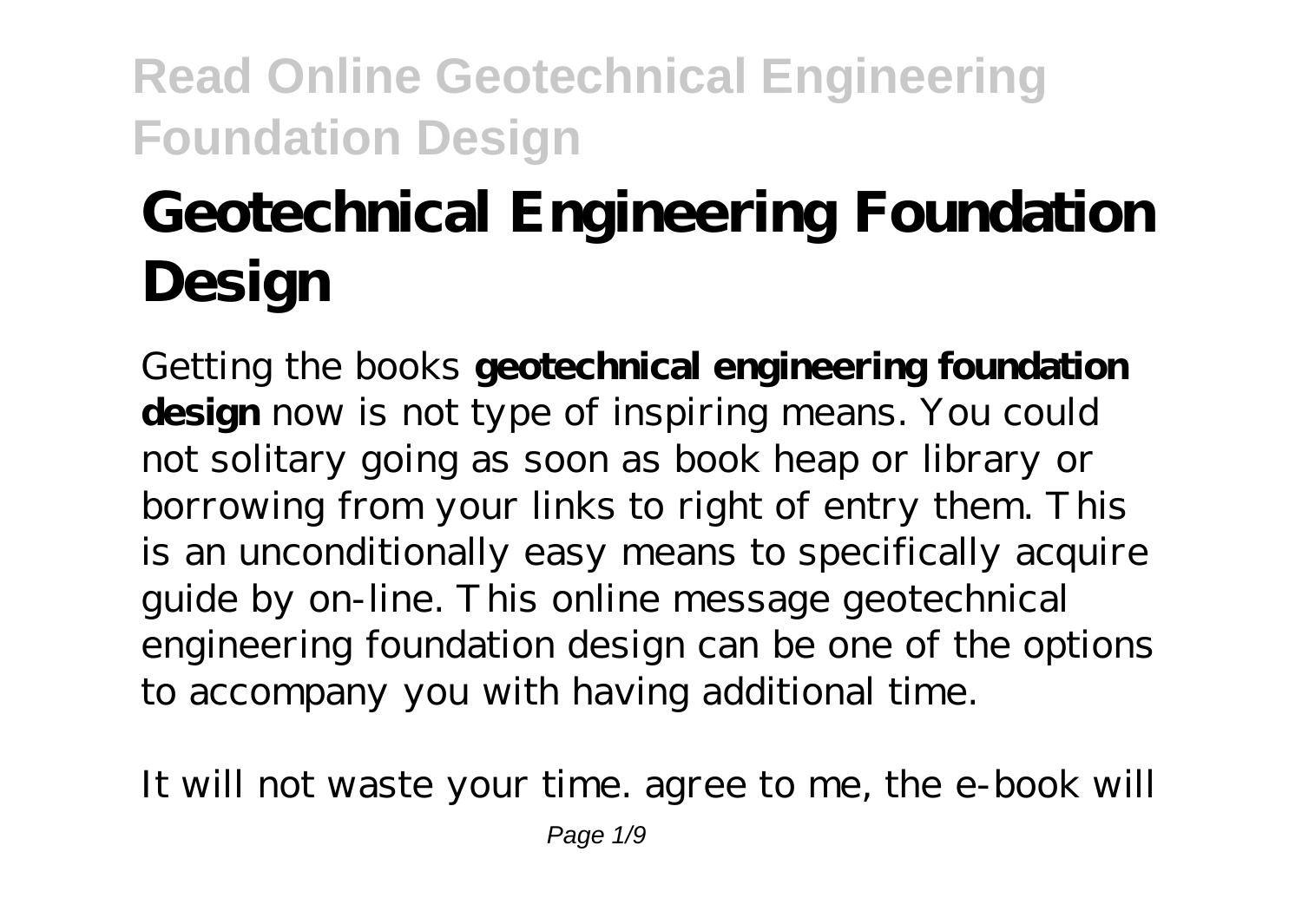categorically heavens you other business to read. Just invest tiny grow old to door this on-line proclamation **geotechnical engineering foundation design** as skillfully as review them wherever you are now.

Geotechnical Engineering Foundation Design 1. Engineering geology. 2. Foundations. I. Title. The sponsoring editor of this book was Larry Hager. The editing supervisor was Peggy Lamb, and the production supervisor was Tina Cameron. This book ...

Geotechnical and Foundation Engineering: Design and Construction DFI Educational Trust has awarded five Women in Page 2/9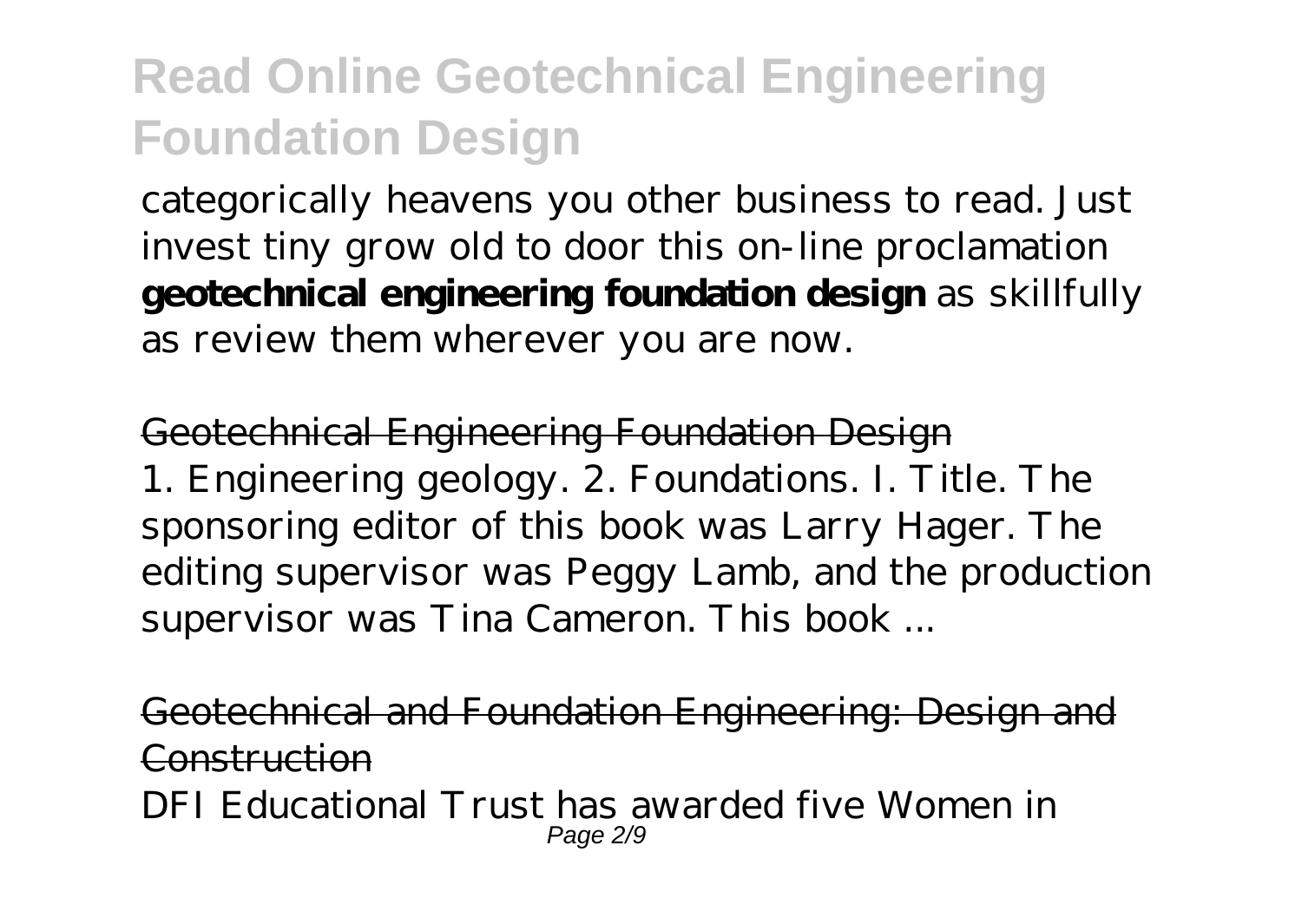Deep Foundations (WiDF) Professional Development Grants of \$1,750 each to women working in the deep foundations industry. The recipients are invited to ...

DFI Educational Trust Awards Women in Deep Foundations Professional Development Grants Geotechnical engineering is a branch of civil engineering that generally deals with problems involving soil and rock. Examples include the design of foundations for structures, tunneling, excavations, ...

#### Geotechnical Engineering

After the town of Surfside requested that some older buildings begin safety inspections following the Page<sup>+</sup>3/9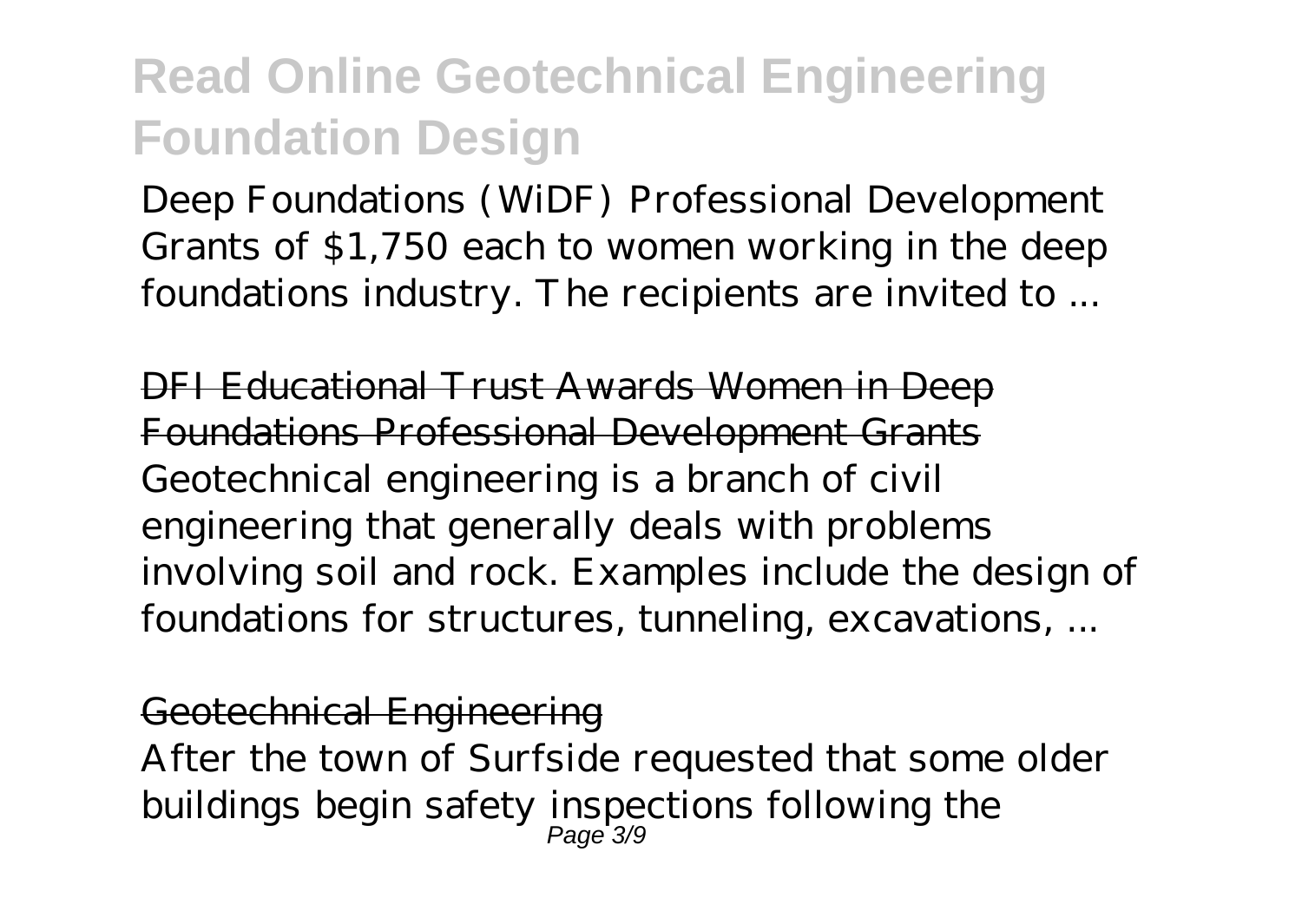Champlain Towers South collapse, an engineering consultant released additional recommendations ...

'Wake-up call.' Surfside buildings asked to inspect concrete, foundation after collapse.

Fla.'s condo residents and buyers have new concerns in light of the Surfside disaster. Engineers hired by Surfside recommend 3 tests that can assure stability.

What Can Condos Do to Help Residents Feel Safe? First Cobalt Corp. (TSXV: FCC) (OTCQX: FTSSF) (the "Company") today provided an update on the expansion and recommissioning of its battery materials hydrometallurgical refinery north of Toronto. The ... Page 4/9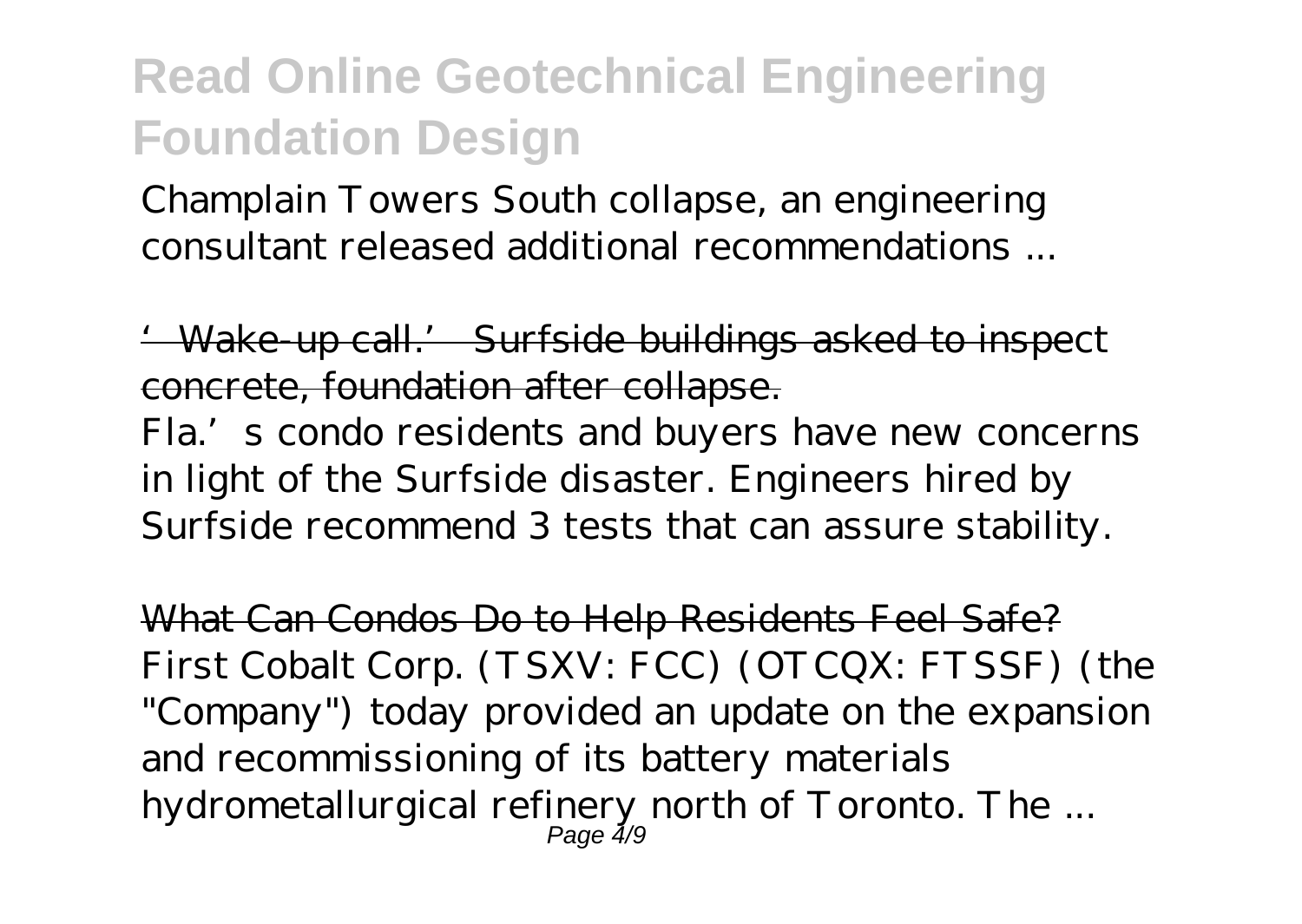#### First Cobalt Provides Update on Canadian Refinery **Commissioning**

Geotechnical engineering. Specialized focus related to the design, inspection, and construction of deep foundations; evaluation of soil engineering properties though in-situ testing; construction ...

#### Edward Hajduk

GeoSolv Design/Build ... improvement for innovative foundation solutions, is celebrating its 15th anniversary this year WOODBRIDGE, ON, June 23, 2021 /CNW/ - The geotechnical contracting company ...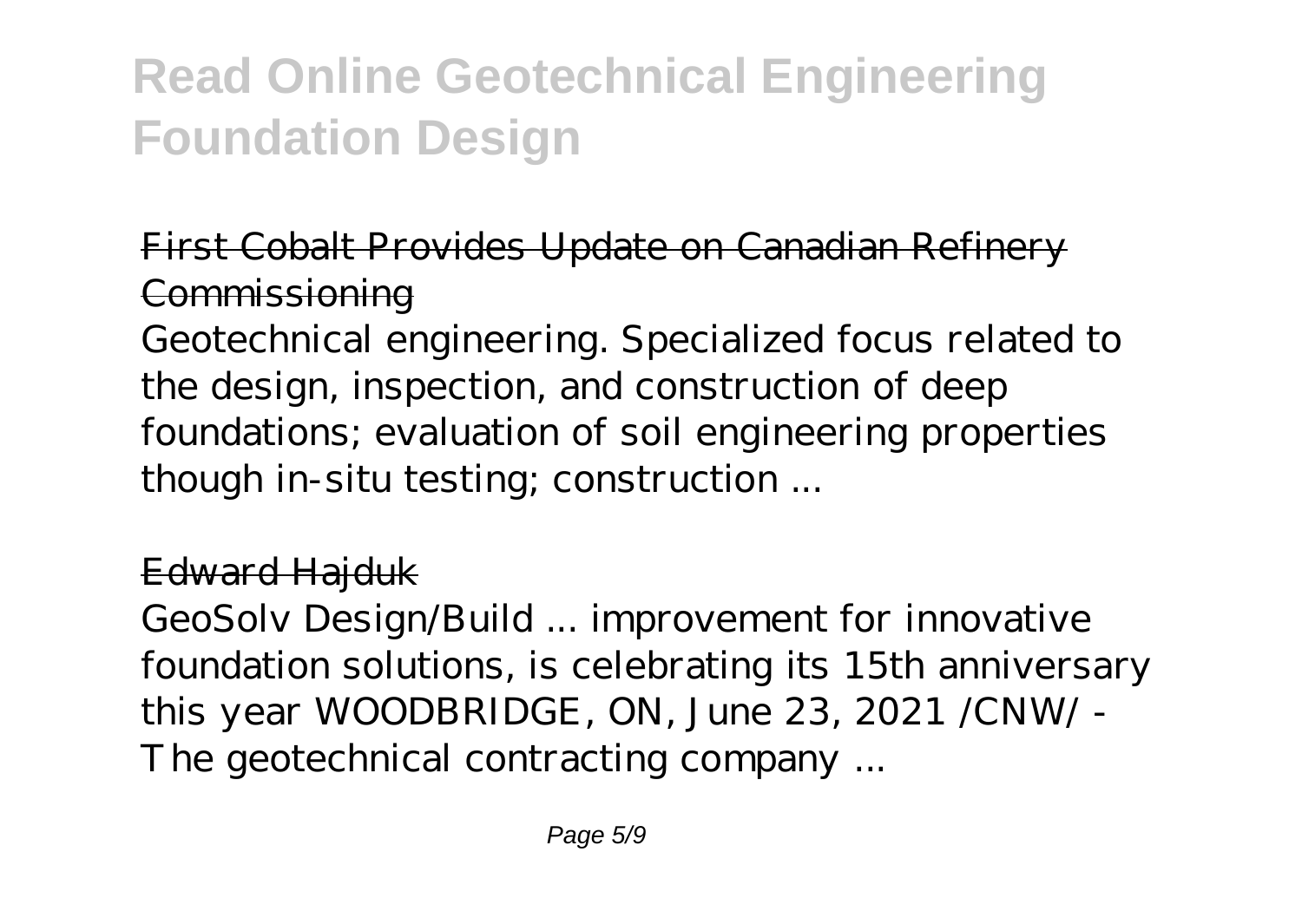#### GeoSolv Design/Build Celebrates 15 Years Serving Ontario

Aligned with NSF's Big Ideas on Harnessing the Data Revolution and Convergence Research, this CAREER award will open new avenues for integrating physicsbased and data-driven methods to accelerate ...

CAREER: Soil Liquefaction Evaluations at Multiple Scales: Reshaping Research, Training, and Education Through Physics-Guided Data Science has studied how to design and construct foundations for various types of structures for 30 years. He is the author of The Engineering of Foundations and the editor in chief of the Journal of ... Page 6/9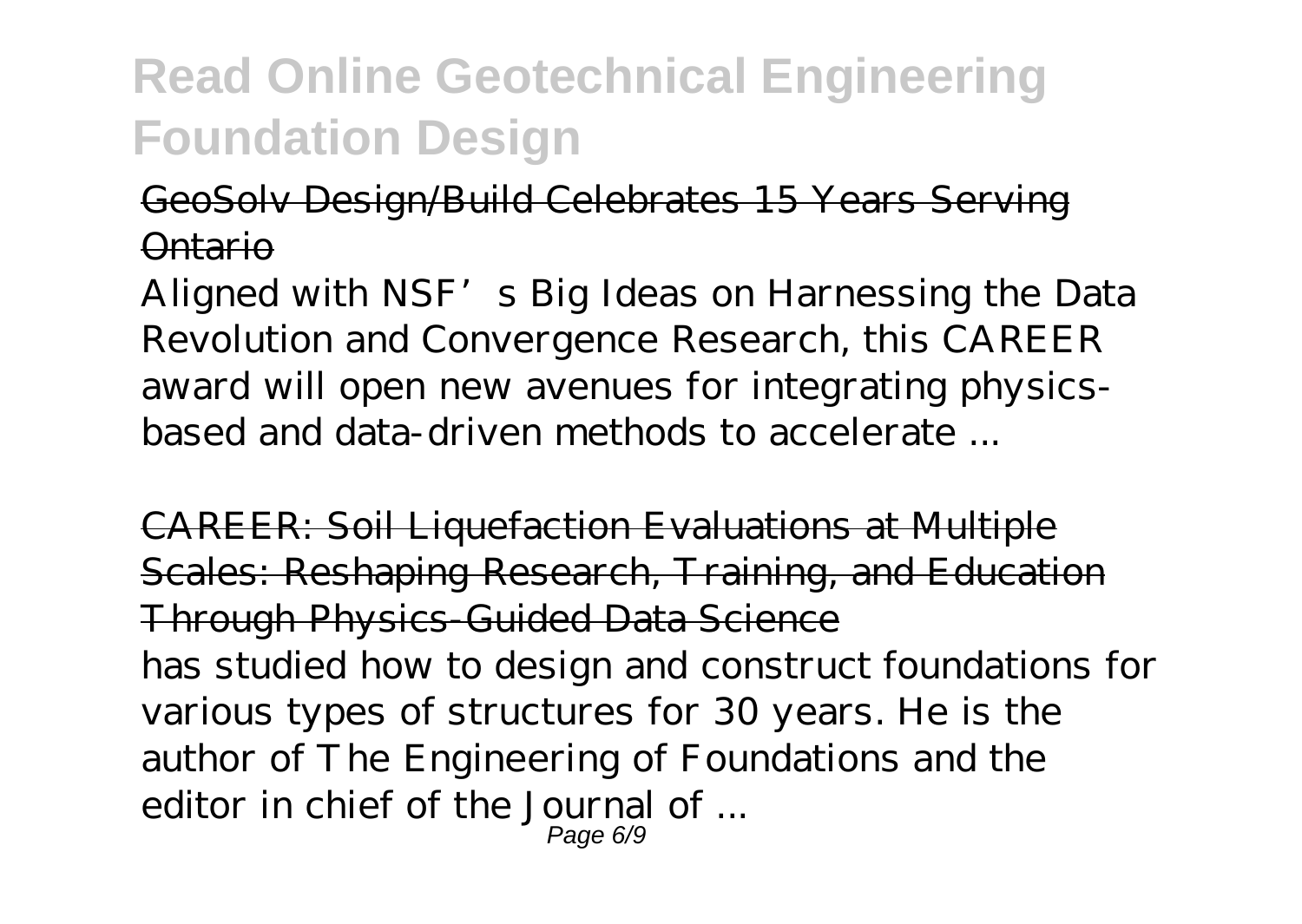#### Engineering experts: Florida condo collapse

"The consortium members are thrilled to be expanding our partnership with the University of Dundee's Geotechnical Engineering group which has extensive experience developing new foundation and ...

UMACK Mooring and Anchoring Project Partners with University of Dundee

Machairas is an expert in advanced geotechnical ... to deep foundations and have since evolved to include intelligent assistants that enable synergistic humanmachine engineering design workflows.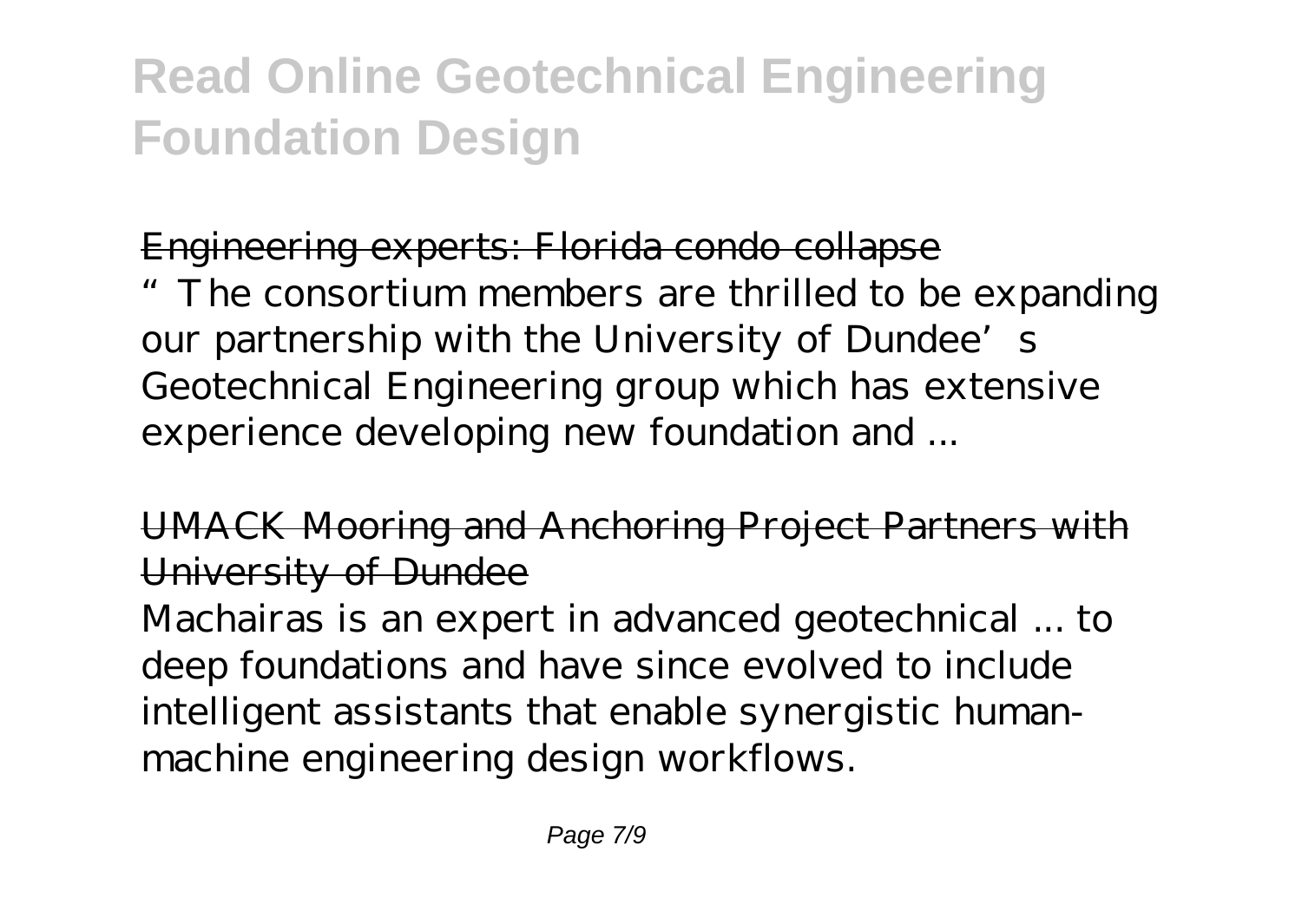Nick Machairas, Leader in Artificial Intelligence and Emerging Technologies in the Engineering and Environmental Industry, joins Haley & Aldrich Primero conducted a review of the current designs, assessing the impact on the foundation design and earthwork quantities, based on the geotechnical assessment for the civil engineering and concluded ...

Sigma Lithium Announces Exceptional PEA Results Supporting Doubling Planned Production Capacity to 440,000tpa (66,000 LCE)

Of importance are the structure foundations ... (d) Design changes to the drawings, to comply with the Engineering Requirements or as agreed by the Page 8/9